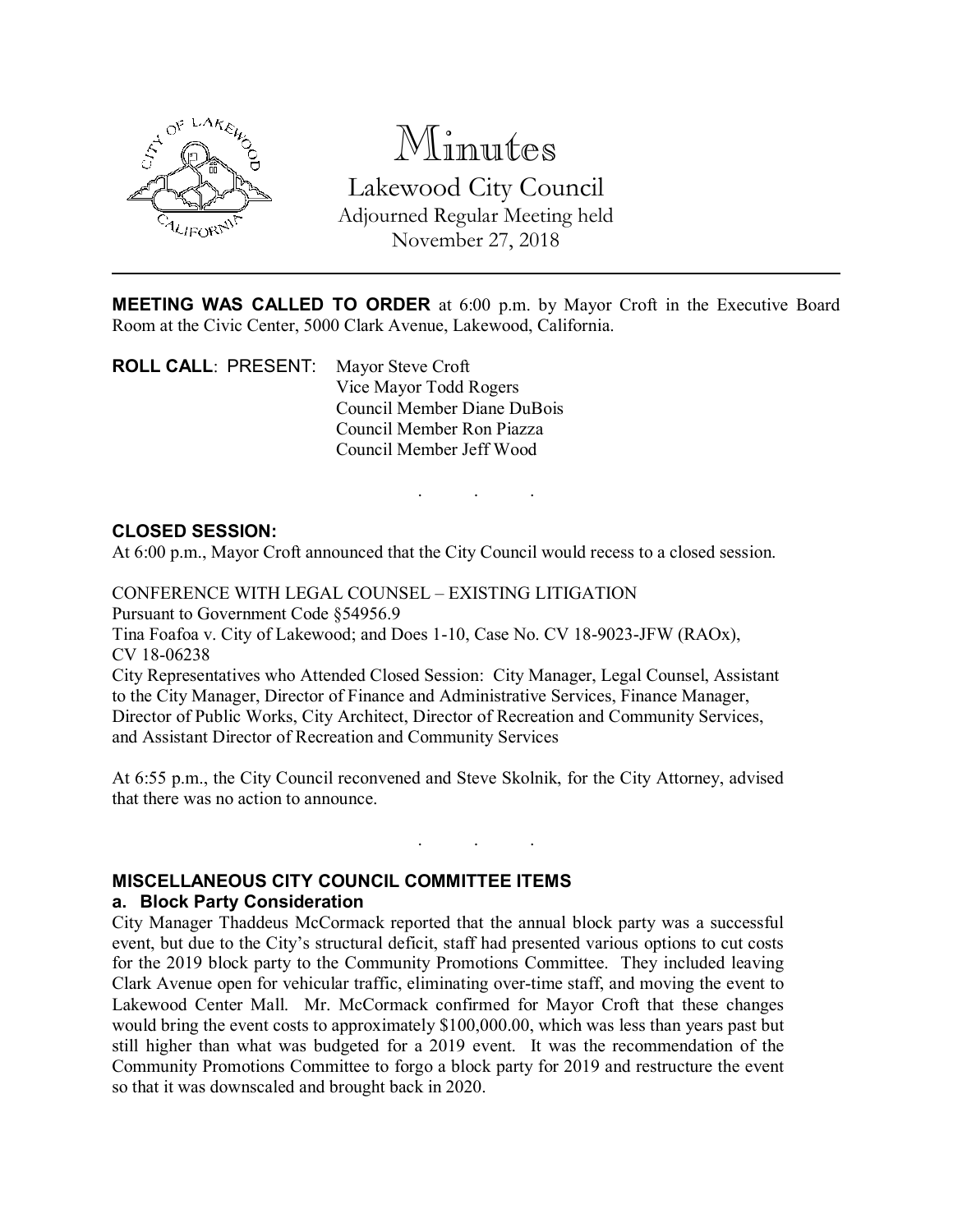### a. Block Party Consideration - Continued

Mr. McCormack noted that a challenge of forgoing the event was that the Friends of the Lakewood Libraries (FOLL) organization would lose their fundraising through the Taste of Lakewood component of the block party. Responding to Mayor Croft's inquiry regarding lessening the impact to FOLL, Mr. McCormack stated that a standalone Taste of Lakewood event at the mall was considered but it was figured that it would not be as lucrative for FOLL without the other block party components. He noted that the City could consider donating to FOLL to help with the loss of the fundraiser. Vice Mayor Rogers suggested having a municipal fireworks show at Lakewood High School or Veterans Memorial Stadium and Council Member Wood noted that there might be an opportunity to collaborate with Long Beach City College for a fireworks show there. Mr. McCormack noted that a potential challenge of a collaboration could be that it would not be seen as a Lakewood event.

Mayor Croft felt that time was needed to develop a replacement block party event and was in favor of supplementing FOLL's fundraising for 2019, giving them ample notice to plan other fundraising opportunities, or offering them a fireworks booth during the Fourth of July season for fundraising. Council Member Wood shared his experience of healthy financial balances while being on the FOLL board and questioned the impact FOLL would face without the block party fundraiser. He noted that donating money to FOLL could set a bad precedent and did not seem appropriate since the City was in a structural deficit. Mayor Croft was hopeful that the City would give notice of cancelled events to involved organizations as soon as possible and noted the donation to FOLL could be modest.

Council Member Piazza stated that the Community Promotions Committee felt that an altered block party could be as disappointing to residents as not having the event at all, which was why the consensus was to forgo a 2019 event and educate the public of the City's budget issues since it was a big factor in the decision. He also noted that FOLL would not benefit from an altered block party. Mayor Croft stated that a fireworks booth could be beneficial to FOLL and he questioned if the offer could be considered a transfer of one fundraiser to another. Mr. Skolnik stated that the Council was able to designate FOLL as an ongoing booth if they voted to do so and that it could be justified as a fundraiser transfer.

Mr. McCormack was confident that FOLL would be able to raise an amount of money through a fireworks booth that was comparable to their earnings at past block parties. He questioned if it was the intention of the City Council to forgo a 2019 block party, offer FOLL a fireworks booth, and explore the option of a municipal fireworks show in the City. Vice Mayor Rogers reluctantly agreed to the options, knowing many Lakewood residents would be disappointed about the block party cancellation. He felt it was important to inform the public that the event would not be abandoned but reimagined and brought back. Council Member Piazza noted that he was involved in past municipal fireworks shows at Mayfair Park that were very popular with residents and that such an event had the potential for organizations to raise funds through concessions. Council Member Wood felt this was an opportunity to brainstorm with FOLL to find other fundraising options and thought that donating money to the organization would be counterproductive since the event would be cancelled due to budget constraints. Mr. McCormack noted that the consensus of the Council was to offer a fireworks booth to FOLL for fundraising and to explore various alternatives.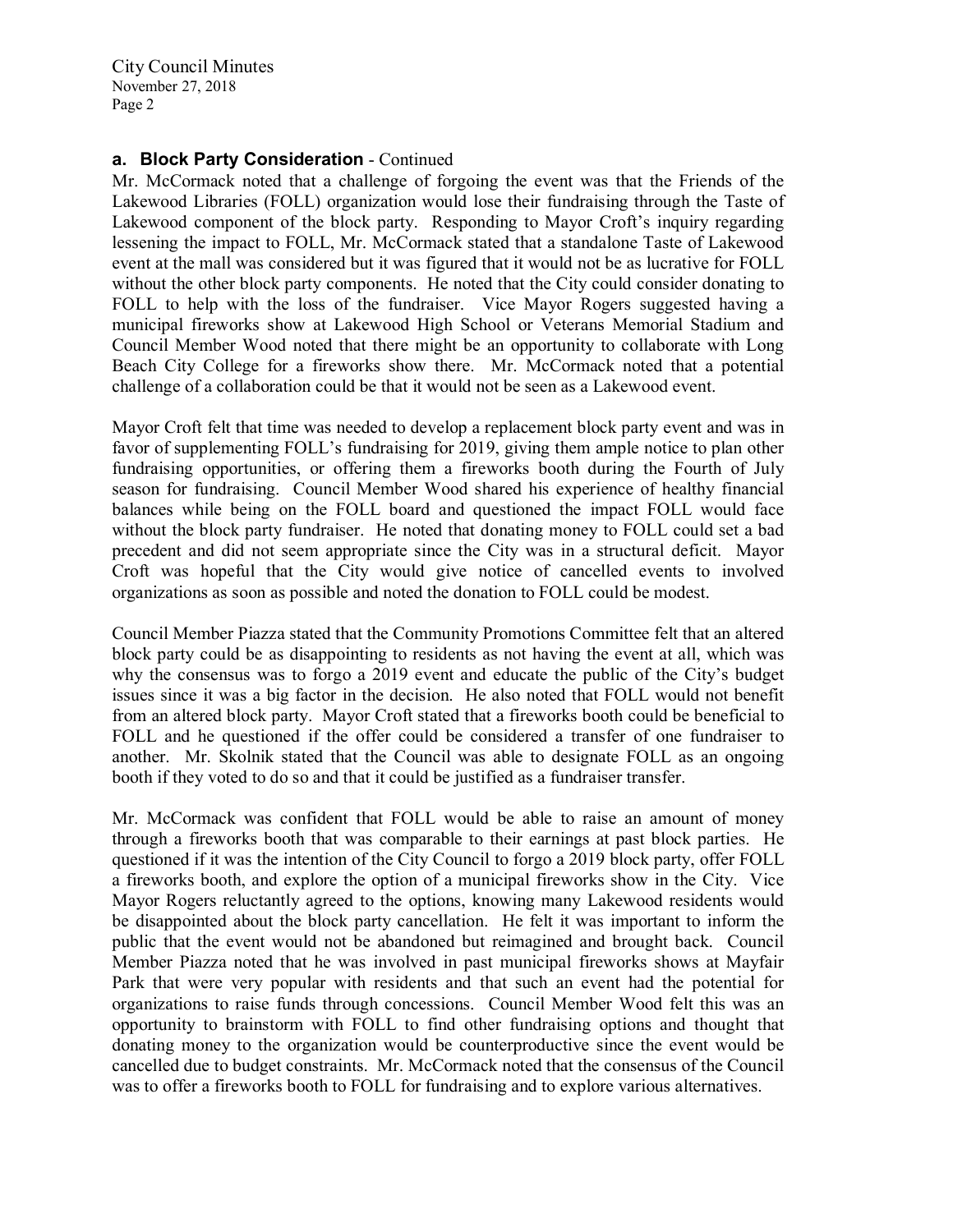### a. Block Party Consideration - Continued

In response to an inquiry from Council Member DuBois, Mr. McCormack noted that the City's website and e-magazine would be utilized to inform the public of the changes to the block party and the reasoning for forgoing a 2019 event. Responding to an inquiry from Council Member Wood regarding comments received after a down-scaled Patriot Day event, Valarie Frost, Director or Recreation and Community Services, stated that the City had received positive comments and praise for the smaller event. She noted that the attendance for the Patriot Day event had been decreasing over the years whereas block party attendance was steady at 25,000 for the past four years.

#### b. Centre Pillars and other Decorative Fixtures

Mr. McCormack reported that the Pillars of Community art piece and urban stream had fallen into states of disrepair and were no longer aesthetically pleasing. Staff had presented the Capital Improvement Program (CIP) Committee ideas for relocating the pillars into The Centre lobby and demolishing the urban stream to restore it to a flat surface for better use of public space. The Committee felt the pillars would disturb the lobby area and recommended creating a replacement art piece similar to the tree artwork in the council offices lobby, which could consist of the original group of the Legends of Lakewood honorees and a potential video screen to display other honorees for flexibility into the future. Mr. McCormack added that a concept was developed to commemorate the City's historical Council Members with photographs in City Hall. He stated that staff recommendations were to remove, demolish, and fill the pillars and urban stream through a Public Works contract since there were funds available in The Centre's CIP budget. He noted that staff would refine concepts for the replacement Legends of Lakewood art piece and the City Council could consider moving forward once costs were known or postpone the project until the City's 70th anniversary.

Mayor Croft stated that hanging photographs in City Hall of every past Council Member was a way to commemorate everyone equally and Vice Mayor Rogers agreed that this was important since every Council Member was elected to serve by Lakewood residents.

Mr. McCormack assured the City Council that removing, demolishing, and filling the pillars and urban stream would be essentially cost neutral with the funds available in The Centre's capital improvements account. He clarified for Council Member Wood that the funds in The Centre's capital improvements account had been set aside specifically for The Centre.

Council Member DuBois encouraged a swift approach to the project due to the poor condition of the pillars. Mr. McCormack shared that the pillars were meant to honor the Legends of Lakewood and that their condition made the display seem dishonorable.

The City Council agreed to give staff the authorization to move forward with the demolition and to present concepts for the replacement Legends of Lakewood art piece at a later meeting. Council Member Wood noted the fiscal responsibility that the City Council held and felt it was important to assess fixtures for potential hazards. Mr. McCormack stated that the urban stream was a great fixture when it was fully functional and he noted that staff would continue to assess fixtures for potential hazards. Council Member DuBois agreed that the City Council had a fiscal responsibility and felt that maintaining city facilities was an integral part of that.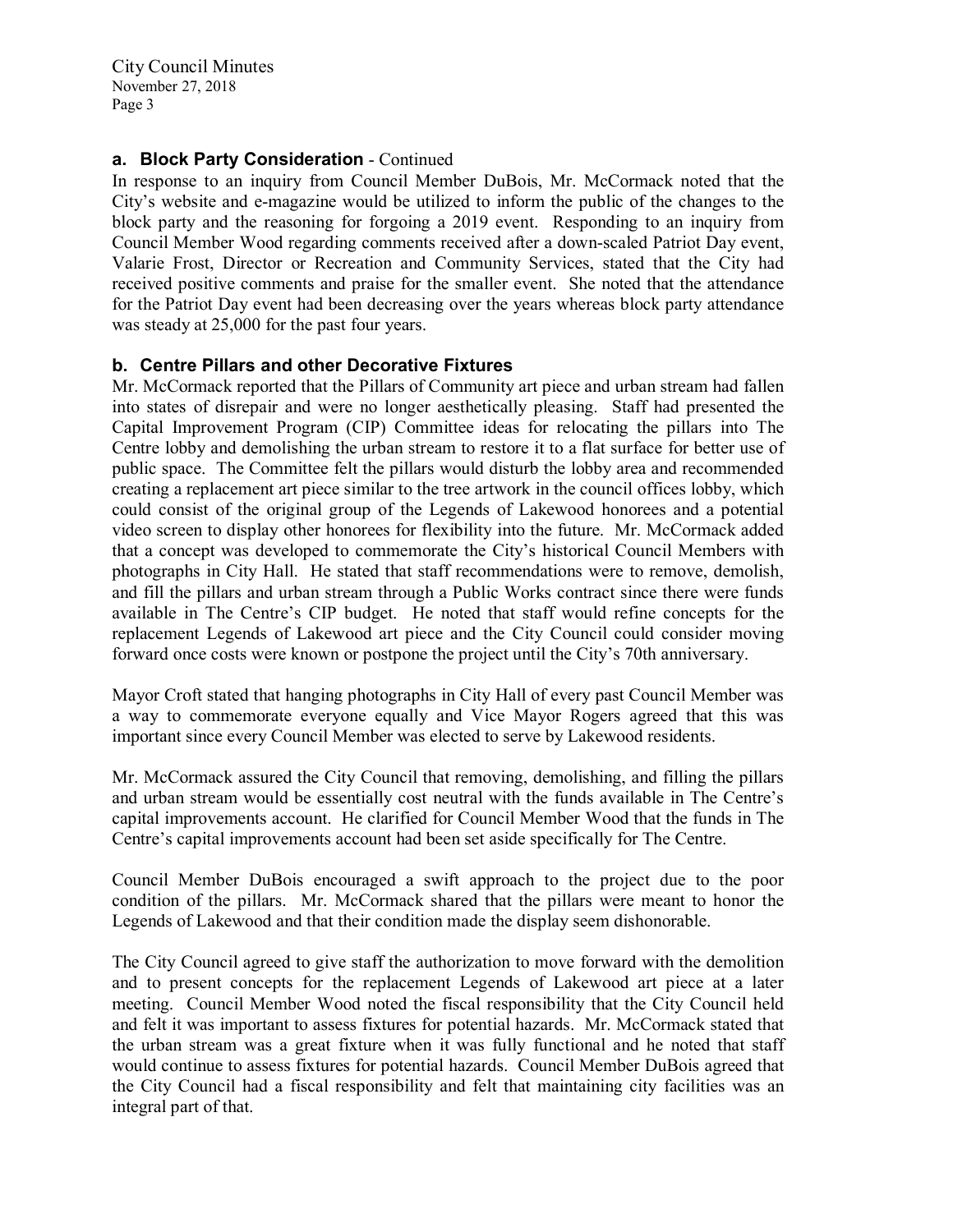At 7:23p.m., the Adjourned Regular Meeting of the City Council was recessed for the Regular Meeting of the City Council. At 7:54 p.m., the Adjourned Regular Meeting of the City Council was reconvened.

. . .

. . .

## MISCELLANEOUS CITY COUNCIL COMMITTEE ITEMS – Continued c. Rynerson Park Picnic Shelters

Lisa Rapp, Director of Public Works, reported that the new sewer line project was close to completion and the Rynerson Park improvements would begin soon, which included installation of the new bathroom, ADA improvements to parking and a pedestrian bridge, restroom walkway improvements, and demolition of the two picnic shelter slabs and columns. She noted that the shelters to be demolished were built in the late 1980's and that staff had analyzed various options to keep the shelter columns in place to add a roof material or structure but the column diameters were too small to support any addition.

In response to an inquiry from Mayor Croft, Ms. Rapp stated that staff had considered demolishing the shelter columns and leaving the concrete slab beneath them but it was determined that the removal of the columns and tables would cause significant damage. She added that the original roofs of both shelters were damaged beyond repair from the weather over the years and that the third park shelter that was built in 2005 had large columns and a metal roof that was easily maintained. The Park Development Committee recommended against replacing the shelters at this time and the City Architect had designed a concrete picnic slab with sections blocked out for future shelter columns.

Responding to an inquiry from Council Member Piazza regarding the roofs of the two shelters, Ms. Rapp explained that they were made of wood, had been severely damaged by termites and dry rot, and were no longer on the shelter columns. Ms. Rapp and Mayor Croft responded to Council Member Piazza's inquiry stating that leaving the current slab and tables was not ideal because removing the columns would cause damage to the slab and leaving the columns in place looked odd with no roofing above them. Council Member Piazza felt that it might be best to consider improvements to the shelters and, due to the structural deficit, not spend money until a concrete plan had been made. Mayor Croft agreed to an extent but did not want the City to begin allowing broken items to remain unfixed. He felt that it was important to consider each situation individually and that ignoring the damaged shelters could impact the use of the park. He did not recommend replacing the shelters because it was costly but he felt it was important to accommodate the public and offer various seating options at the park for their use. He suggested putting the current tables back into a decomposed granite area if the costs were modest. Ms. Rapp and Ms. Frost explained that all of the shelter tables were made of wood and had been damaged beyond repair. They added that decomposed granite might not be considered ADA accessible and that a concrete slab would require less maintenance. Mr. McCormack stated that staff would come back with prices for decomposed granite and concrete slab areas and he reminded the City Council that there was an opportunity to do a change order for the improvements with the current contractor working at Rynerson Park.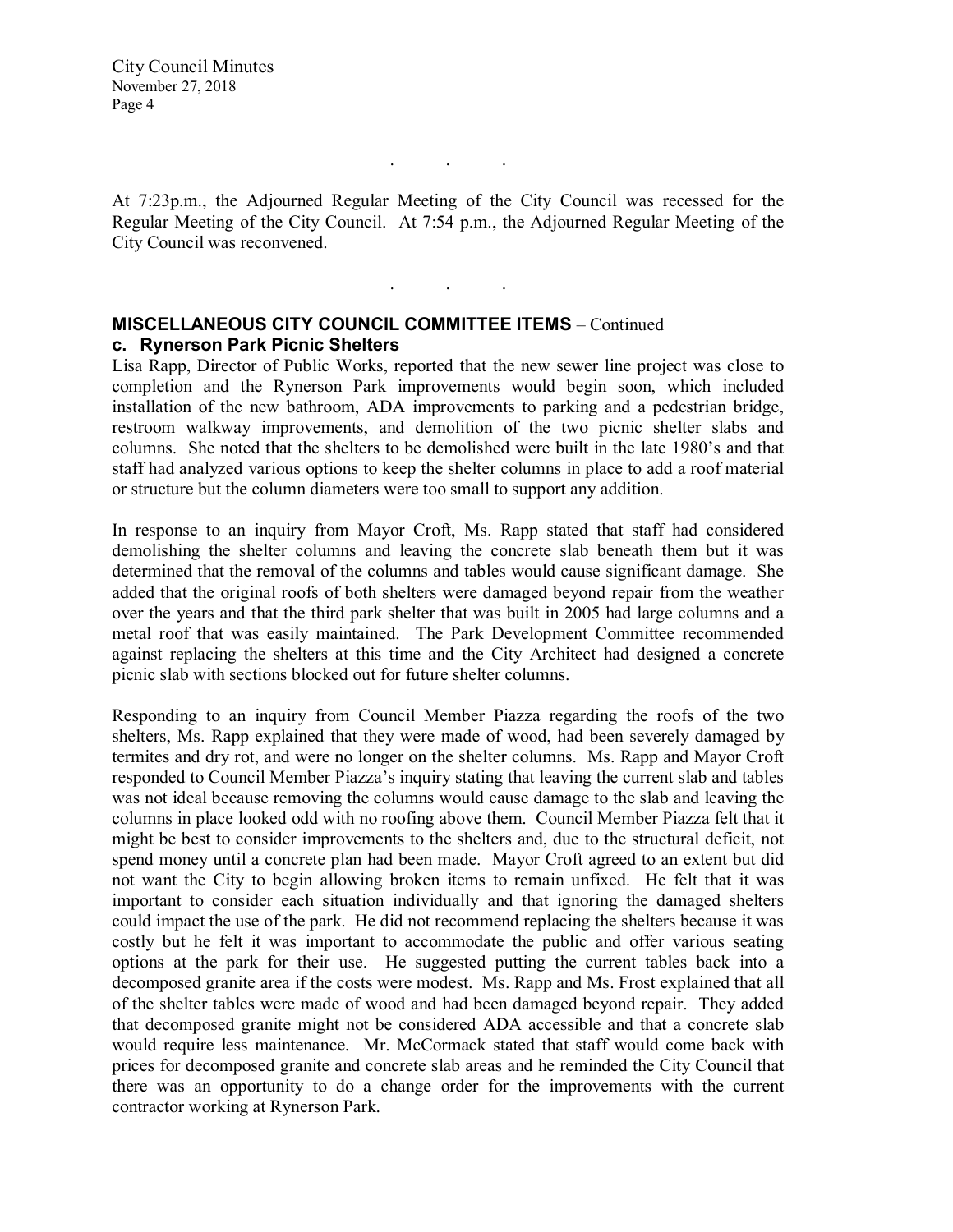#### c. Rynerson Park Picnic Shelters - Continued

Council Member Wood shared his appreciation for everyone's comments and felt that it was important to look at different options and prioritize needs. He added that the Capital Improvement Plan should be utilized.

Mayor Croft stated it would be more economical to have the shelter areas improvements done by the current contractor. Vice Mayor Rogers felt that the work should be done with an eye to the future since the shelters would be replaced eventually. Mr. McCormack noted that the concept created by the City Architect of a slab with sections blocked out for future shelter columns could be utilized. Vice Mayor Rogers stated that parks were one of the crown jewels of the City and felt it was wise to put the slabs in for future shelters while it was less expensive to do so instead of waiting and having to pay higher prices later on.

In response to an inquiry from Council Member DuBois regarding whether the expenditure would be from part of the structural deficit, Mr. McCormack stated that these costs were related to the deficit but noted that it was necessary to maintain City facilities and provide services to the community.

Mayor Croft felt that it was important to understand what the City's capital needs were and to cut back on spending while exploring revenue-producing options. Mr. McCormack noted that it would cost approximately \$440,000.00 to replace both shelters, which was a significant cost, and that restoring the areas with decomposed granite or concrete slabs with weather resistant tables could be a more modest expense that would allow the park to remain usable for the community. He stated that staff would report costs for both options to the City Council soon.

Council Member Piazza questioned if staff could complete City facility improvement and/or maintenance projects versus hiring contractors. Ms. Rapp explained that staff would need to research what the law would allow since general law cities were obligated to put certain projects out to bid. Responding to an inquiry from Mayor Croft, Ms. Rapp stated that it was cost effective to batch similar projects together, such as bathroom improvements, versus completing multiple small projects at the same time. Mr. McCormack noted it would be cost effective if staff were able to complete City facility improvement and/or maintenance projects while handling their current workload and that they would be asked to do so.

. . .

. . .

#### **ORAL COMMUNICATIONS: None**